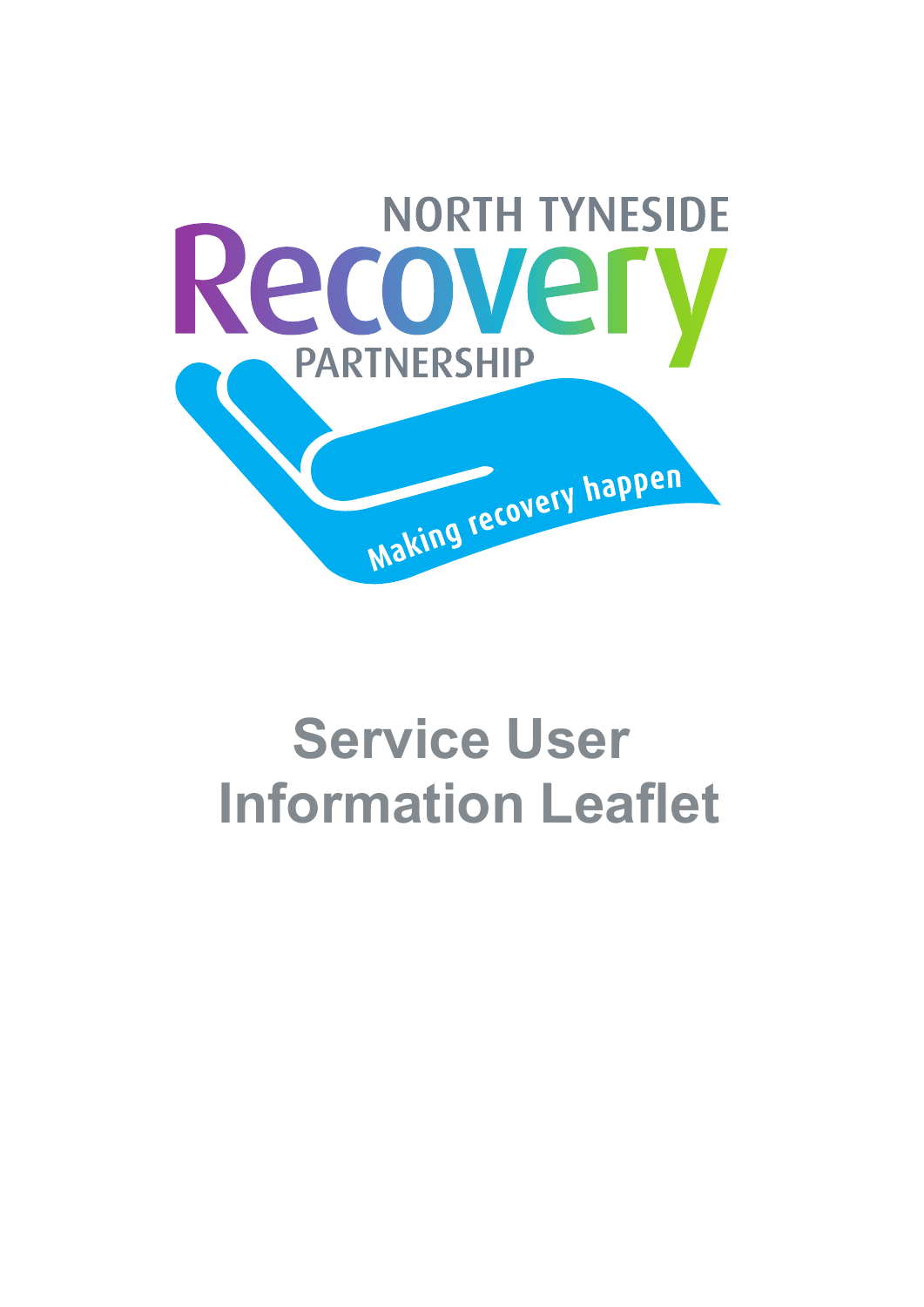# **North Tyneside Recovery Partnership (NTRP)**

The North Tyneside Recovery Partnership (NTRP) is a dedicated all age service for anyone in North Tyneside experiencing problems with drugs and alcohol. Alongside the adult service we also have a Young Persons service for anyone up to the age of 25. We are here to help you get well and stay well.

We believe recovery from addiction and substance misuse is possible for everyone, and we're here to help you achieve it. Our aim is to make recovery a reality in North Tyneside – whether you're dealing with problematic drug or alcohol use.

We offer the following support which is tailored to help you on your recovery journey:

- Harm reduction safer injecting support and needle exchanges
- Abstinence programmes adult group and community-based 12 step programmes
- Medical support including prescription of substitute medications and supporting detoxification programmes
- Psychosocial Interventions Motivational Enchancement Therapy (MET)
- A dedicated worker to motivate and support you through every stage of your recovery journey
- Recovery support ongoing services to help with your next steps into employment, housing and health

We are here to support you, however long your recovery journey takes.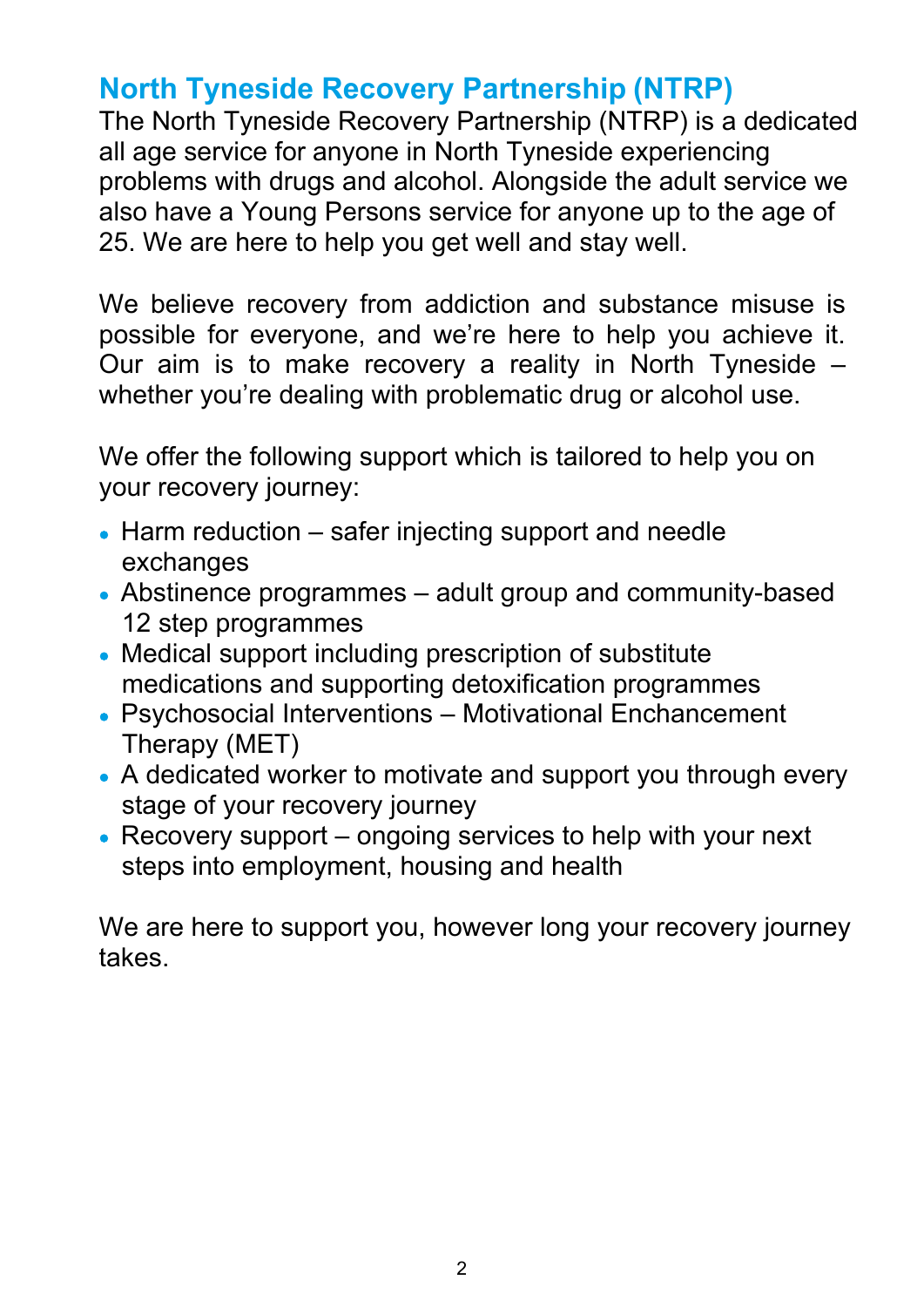# **How can NTRP help me?**

Whatever your experience and whatever stage you're at, we can help you plan a route towards recovery and well-being. NTRP is here for anyone who:

- Worries about their drinking or drug use
- Feels their drinking or drug use is out of control
- Is experiencing medical or mental health problems because of their drinking or drug use
- Thinks their drinking or drug use could be having negative effects on their family and friends

We can work with anyone from North Tyneside who wants support.

# **How do I access NTRP?**

There are two main ways to access the service. You can either contact us directly yourself or you can ask your GP or another professional to make a referral for you. To do this you need to ring the main NTRP contact number **Tel: 0191 640 0180**

We can also take referrals from carers of people experiencing problems with drugs and alcohol with their consent.

# **What happens next?**

Once we've taken your name and contact details you'll then be contacted by one of our workers to arrange an initial appointment. The workers provide one to one support to help you build a Personal Recovery Plan which addresses your short-term and longer-term recovery needs. They'll stay with you throughout the recovery journey, providing help and support at each stage along the way.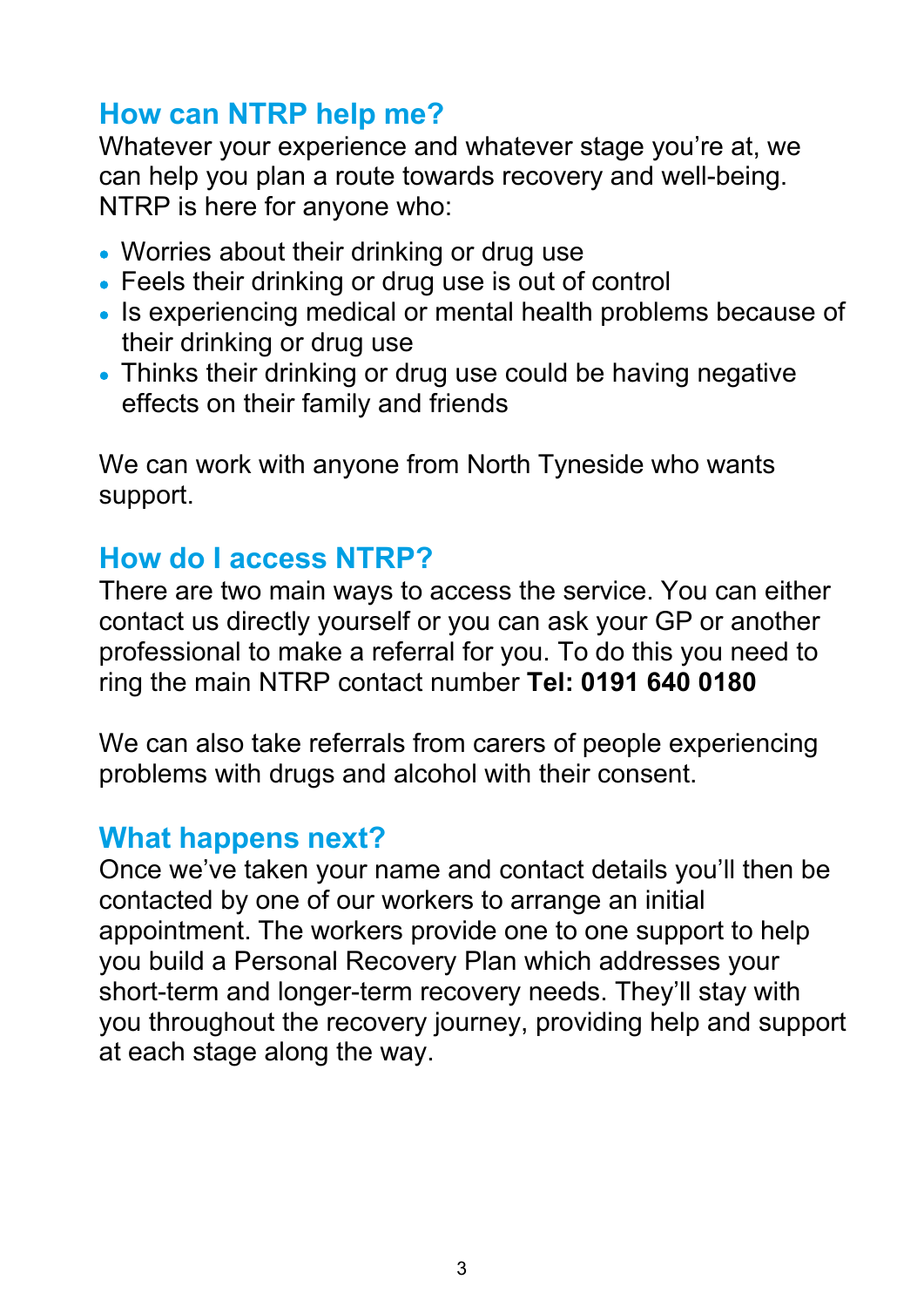## **What sort of things does NTRP provide?**

Our aim is to help you get well and stay well. To help you do this we provide a range of services including:



#### **Medical Services**

Specialist prescribing and detoxification treatments. Medical support to manage any associated health conditions.

#### **Harm Reduction**

Virus screening, immunisation, needle exchanges and safer injecting support, smoking cessation, sexual health screening and referral to specialist services.

#### **Abstinence-Based Recovery Programmes**

12 step community-based support. Counselling and behavioural therapies. Support from a community of local peers in recovery. Oaktrees day rehab and fellowship meetings.

#### **Ongoing Recovery Support**

Practical support and advice for day-to-day needs. Recovery check ups and relapse prevention support.

Psychosocia

#### **Medical Services**

 Specialist medical and nurse prescribing and detoxification treatments, including managed maintenance and reduction plans

#### **Harm Reduction**

 Blood Borne Virus screening and immunisation, needle exchanges and safer injecting support, smoking cessation, sexual health screening and referral to specialist services.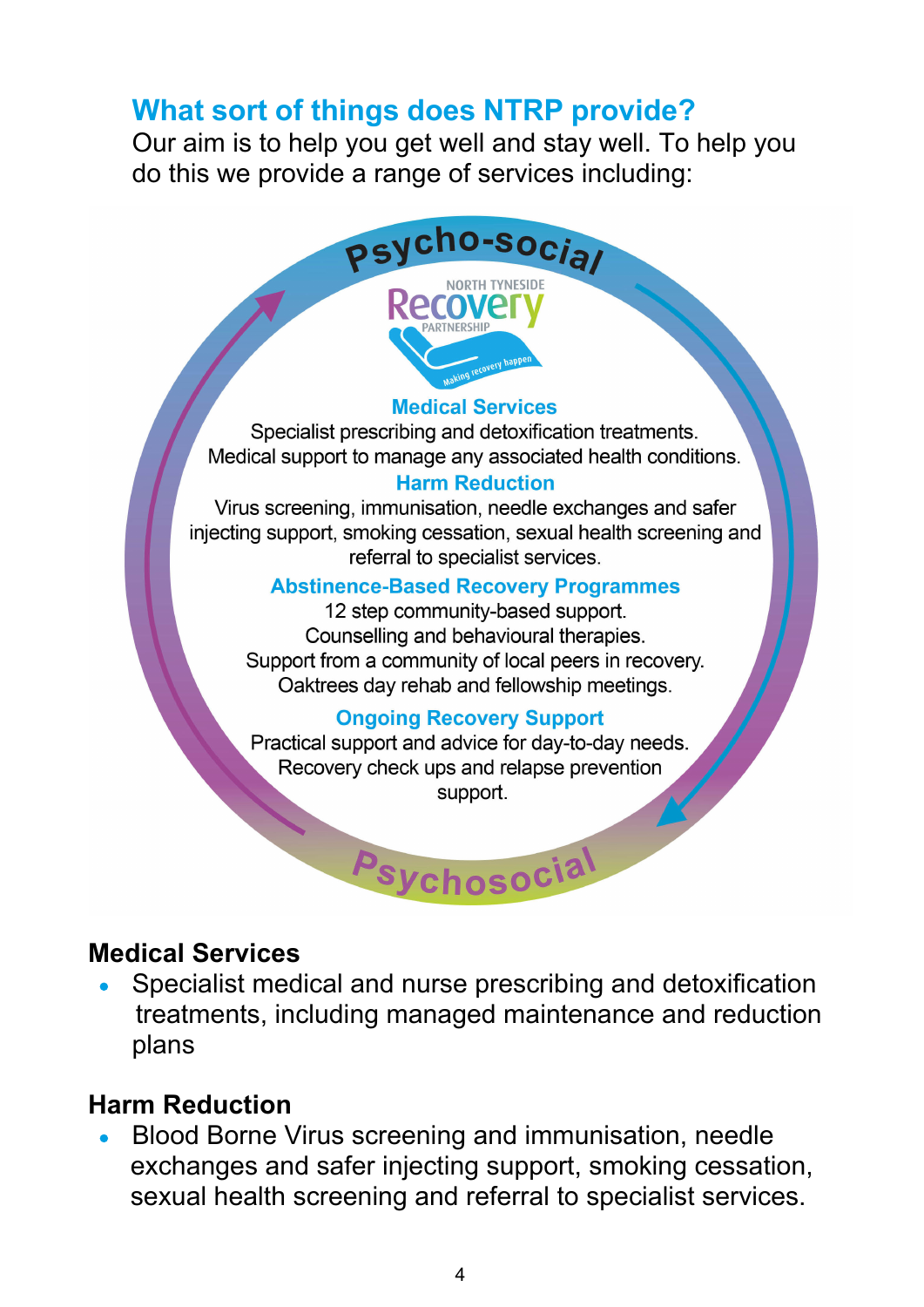## **Abstinence-Based Recovery Programmes**

- 12 step community-based support focused on sustained abstinence from drugs or alcohol
- Counselling and behavioural therapies
- Support from a community of local peers in recovery
- Oaktrees day rehab and fellowship meetings

## **Ongoing Recovery Support**

- Practical support and advice for day-to-day needs including housing, volunteering, employment and training
- Recovery check ups and relapse prevention and support

Whether you use some of these services or all of them your worker will also provide access to:

- Motivation support and interventions
- Interventions to help you change problematic behaviours
- Family and friends support programmes
- Peer support from Recovery Peer Mentors with their own experience of recovery from addiction

# **Interpreters and accessibility**

If you would like an interpreter, or require help to access the service, just let us know.

## **What if I have a comment, suggestion, compliment or complaint about the service?**

If you want to make a comment, suggestion, compliment or complaint you can:

- talk to the people directly involved in your care
- ask a member of staff for a feedback form, or complete a form on the Trust website

www.cntw.nhs.uk (click on the 'Contact Us' tab)

• telephone the Complaints Department Tel: 0191 245 6672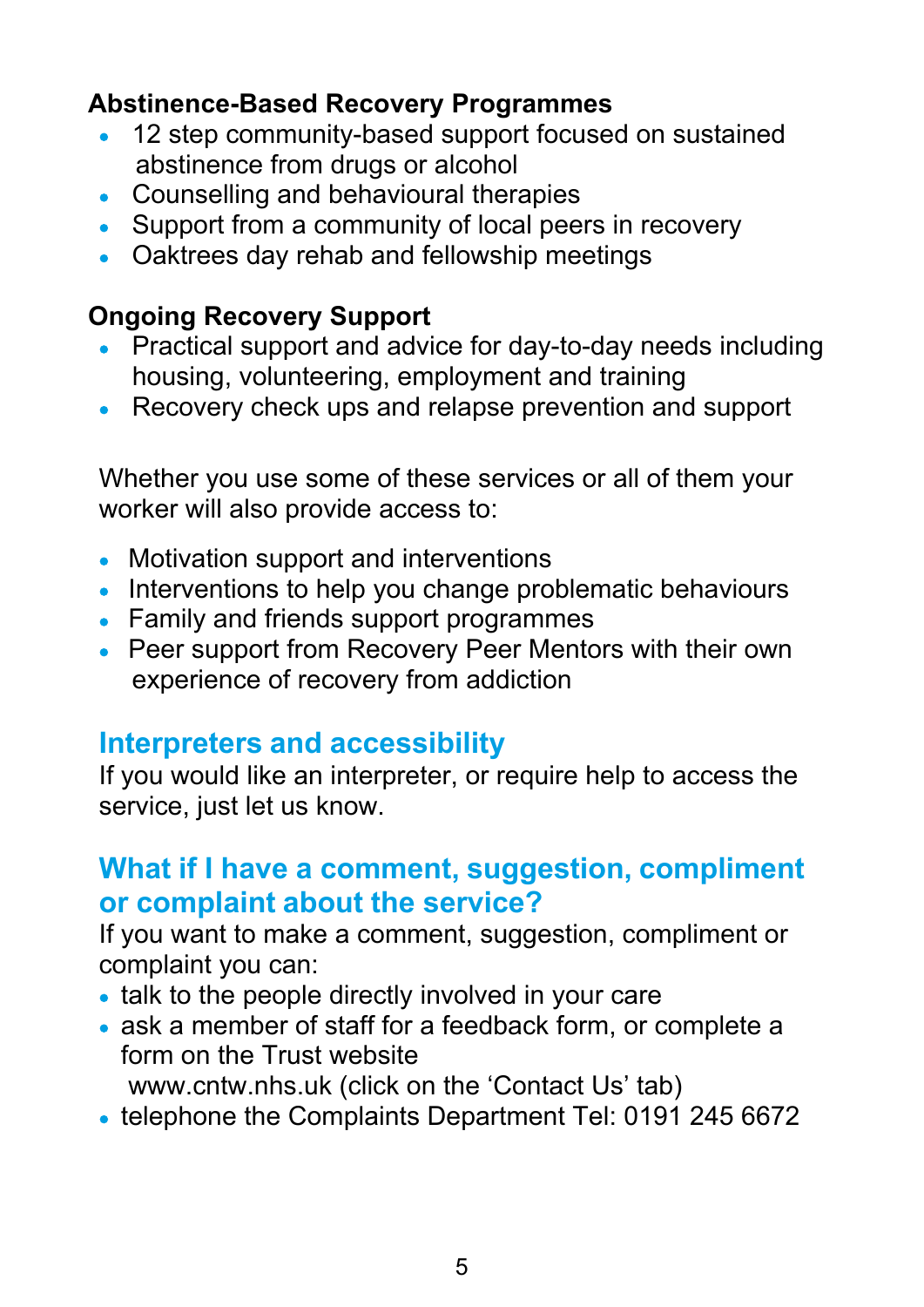# **Useful contacts**

 **Al-anon**  Helpline: 0800 0086 811 (10am-10pm 365 days a year)

#### **Alcoholics Anonymous**

Tel: 0800 9177 650 (24 hour, 7 days a week)

#### **Families Anonymous**

Tel: 0207 4984 680 or 0845 1200 660 (weekdays 1pm-4pm and 6pm-9pm). Provides support for friends and family.

#### **Narcotics Anonymous**  Tel: 0300 999 1212 (24 hour, 7 days a week)

#### **PROPS North East**

 Tel: 0191 226 3440 (Monday-Friday 9am-4.30pm) Helpline: 0191 226 3440 (5pm-9pm weekdays and 9am - 9pm weekends)

#### **Samaritans**  Tel: 116 123 (24 hour, 365 days a year)

## **SMART Recovery**

UK SMART Recovery (UKSR) is a registered charity which promotes choice in recovery through a national network of mutual-aid meetings and online training programmes https://smartrecovery.org.uk/

#### **North Tyneside Recovery Partnership**

www.cntw.nhs.uk/services/north-tyneside-recoverypartnership/

# **Turning-point.co.uk/NTRP**

https://www.turning-point.co.uk/ntrp